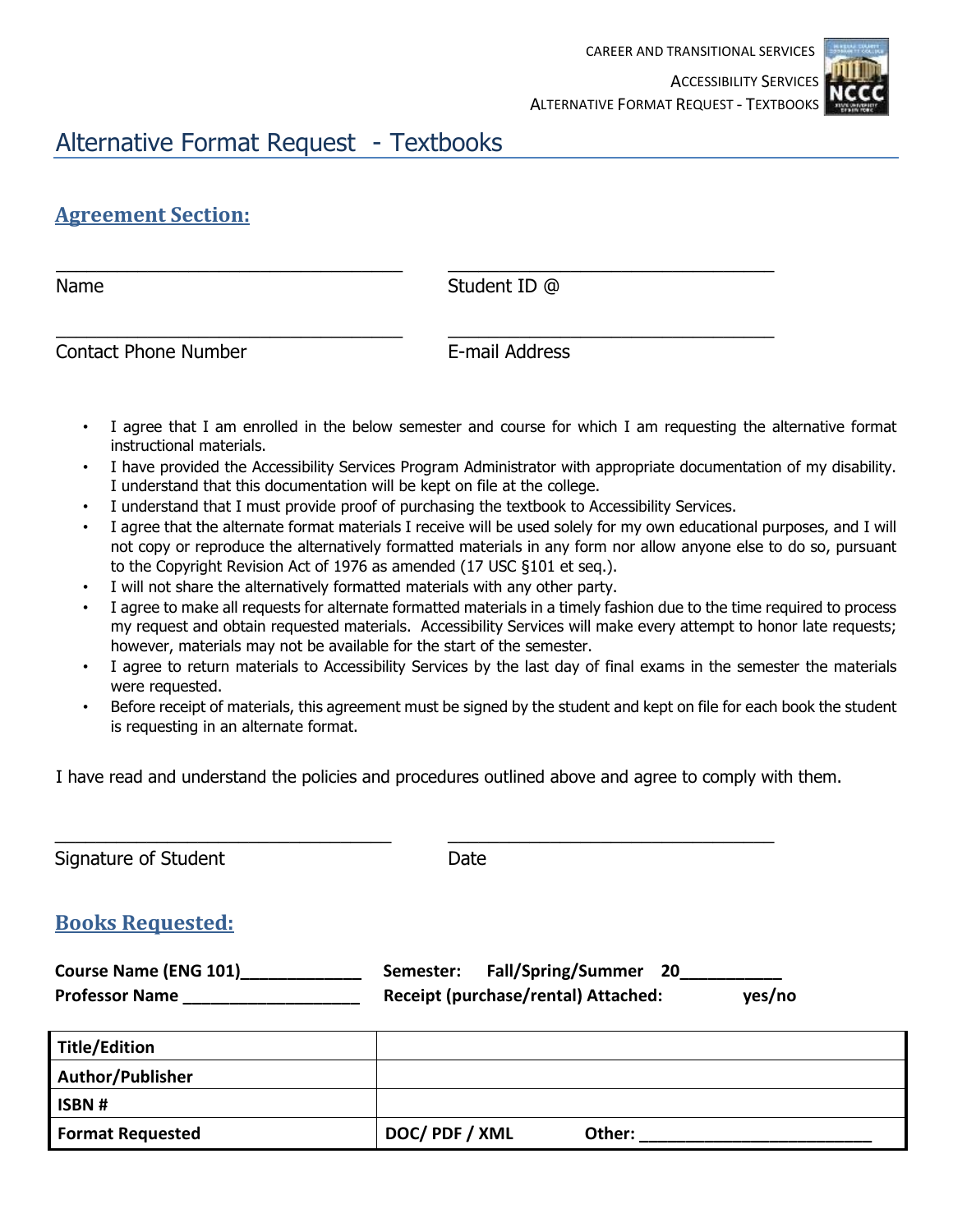| For AS Office Use Only   |                              |
|--------------------------|------------------------------|
| Date Obtained by AS      |                              |
| Date Completed/Picked-up | Student initial & date<br>AS |

## *\*\*Please type or print legibly; forms which cannot be read will not be processed.*

| <b>Course Name (ENG 101)</b> | Semester: Fall/Spring/Summer 20     |        |
|------------------------------|-------------------------------------|--------|
| <b>Professor Name</b>        | Receipt (purchase/rental) Attached: | yes/no |

| Title/Edition              |             |                        |
|----------------------------|-------------|------------------------|
| Author/Publisher           |             |                        |
| ISBN#                      |             |                        |
| <b>Format Requested</b>    | DOC/PDF/XML | Other:                 |
| For AS Office Use Only     |             |                        |
| <b>Date Obtained by AS</b> |             |                        |
| Date Completed/Picked-up   | AS          | Student initial & date |

| <b>Course Name (ENG 101)</b> | Semester: Fall/Spring/Summer 20     |        |
|------------------------------|-------------------------------------|--------|
| <b>Professor Name</b>        | Receipt (purchase/rental) Attached: | yes/no |

| <b>Title/Edition</b>       |             |                        |
|----------------------------|-------------|------------------------|
| Author/Publisher           |             |                        |
| ISBN#                      |             |                        |
| <b>Format Requested</b>    | DOC/PDF/XML | Other:                 |
| For AS Office Use Only     |             |                        |
| <b>Date Obtained by AS</b> |             |                        |
| Date Completed/Picked-up   | AS          | Student initial & date |

| <b>Course Name (ENG 101)</b> | Semester: | Fall/Spring/Summer 20               |        |
|------------------------------|-----------|-------------------------------------|--------|
| <b>Professor Name</b>        |           | Receipt (purchase/rental) Attached: | yes/no |

| Title/Edition            |             |                        |
|--------------------------|-------------|------------------------|
| Author/Publisher         |             |                        |
| ISBN#                    |             |                        |
| <b>Format Requested</b>  | DOC/PDF/XML | Other:                 |
| For AS Office Use Only   |             |                        |
| Date Obtained by AS      |             |                        |
| Date Completed/Picked-up | AS          | Student initial & date |